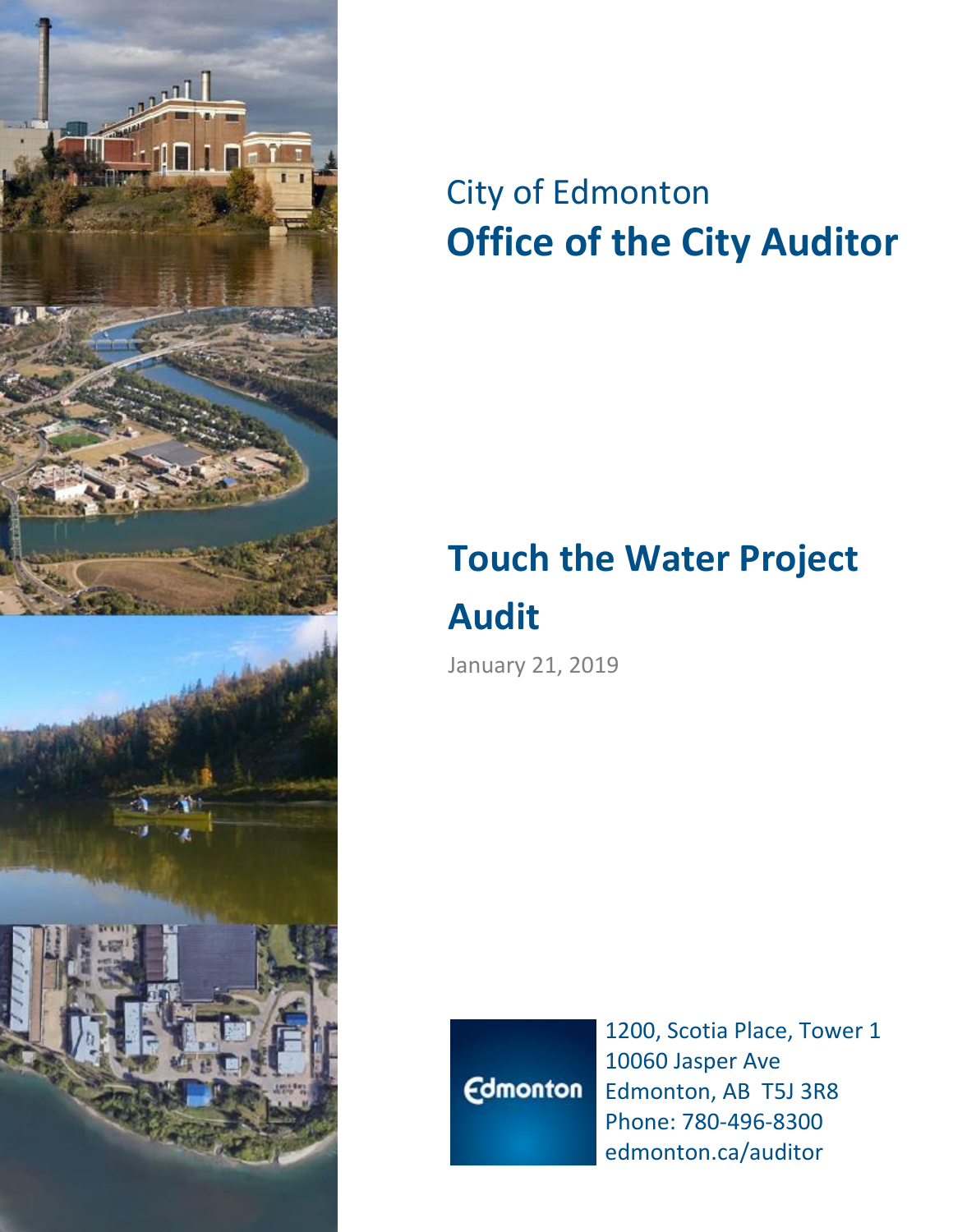| <b>Report Highlights</b>                            |                                                                                                                                                                                                                                                  |  |  |
|-----------------------------------------------------|--------------------------------------------------------------------------------------------------------------------------------------------------------------------------------------------------------------------------------------------------|--|--|
|                                                     |                                                                                                                                                                                                                                                  |  |  |
|                                                     |                                                                                                                                                                                                                                                  |  |  |
|                                                     |                                                                                                                                                                                                                                                  |  |  |
|                                                     |                                                                                                                                                                                                                                                  |  |  |
|                                                     |                                                                                                                                                                                                                                                  |  |  |
|                                                     | Appendix 1: Risk Assessment and Methodology  13                                                                                                                                                                                                  |  |  |
|                                                     |                                                                                                                                                                                                                                                  |  |  |
| <b>Objective</b>                                    | To assess why the Touch the Water project was not<br>completed on schedule.                                                                                                                                                                      |  |  |
| <b>Scope</b>                                        | The scope focuses on the Touch the Water project. Touch the<br>Water was part of five River Valley Alliance initiatives<br>announced in 2012 and managed by the same project team;<br>therefore, these initiatives are also considered in scope. |  |  |
| <b>Statement of</b><br><b>Professional Practice</b> | This project was conducted in accordance with the<br>International Standards for the Professional Practice of<br><b>Internal Auditing</b>                                                                                                        |  |  |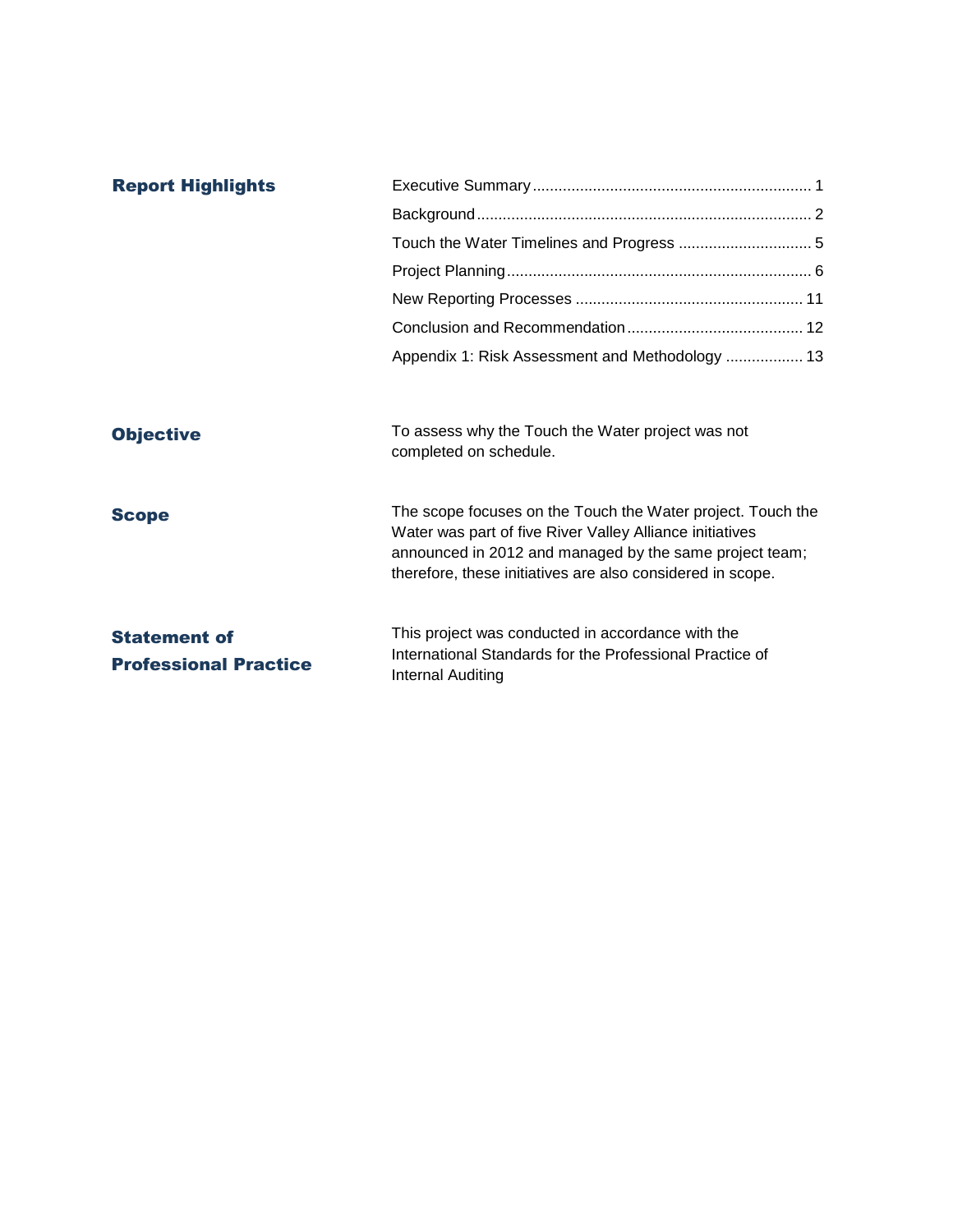## Executive Summary

| <b>What did we do?</b>       | At the request of Council, we performed a detailed review of the<br>Touch the Water project to understand the causes of the delays<br>that prevented the project from progressing beyond the concept<br>phase.                                                                                                                                                                                                                                                                        |
|------------------------------|---------------------------------------------------------------------------------------------------------------------------------------------------------------------------------------------------------------------------------------------------------------------------------------------------------------------------------------------------------------------------------------------------------------------------------------------------------------------------------------|
| <b>What did we find?</b>     | The project team, then part of the Sustainable Development<br>department, decided to delay concept design until required<br>environmental assessments were completed. This decision was<br>the key factor in the delays facing the Touch the Water project<br>to date.                                                                                                                                                                                                                |
|                              | The reporting of information to Council was inconsistent with the<br>project team's schedule, which included overly optimistic<br>timelines.                                                                                                                                                                                                                                                                                                                                          |
|                              | The RVA is currently negotiating with the federal government<br>for an extension to \$3.1375 million that the City had formerly<br>budgeted for Touch the Water but released in August 2017.<br>This federal funding is currently considered at risk of loss.                                                                                                                                                                                                                         |
| <b>What do we recommend?</b> | We recognize the improvements that the City has made in<br>enhanced communications on project status. While Building<br>Edmonton provides up to date project status reporting on<br>scope, budget, and schedule, it is Administration's responsibility<br>to highlight significant variances to Council. Council should be<br>well informed of significant changes to project schedules in<br>order to make appropriate budget decisions, especially if grant<br>funding is involved. |

### Recommendation 1

Ensure Council is informed on project delays impacting grant funding

We recommend that the Deputy City Manager, Integrated Infrastructure Services ensure that Council is informed regarding project schedule delays that impact grant funding.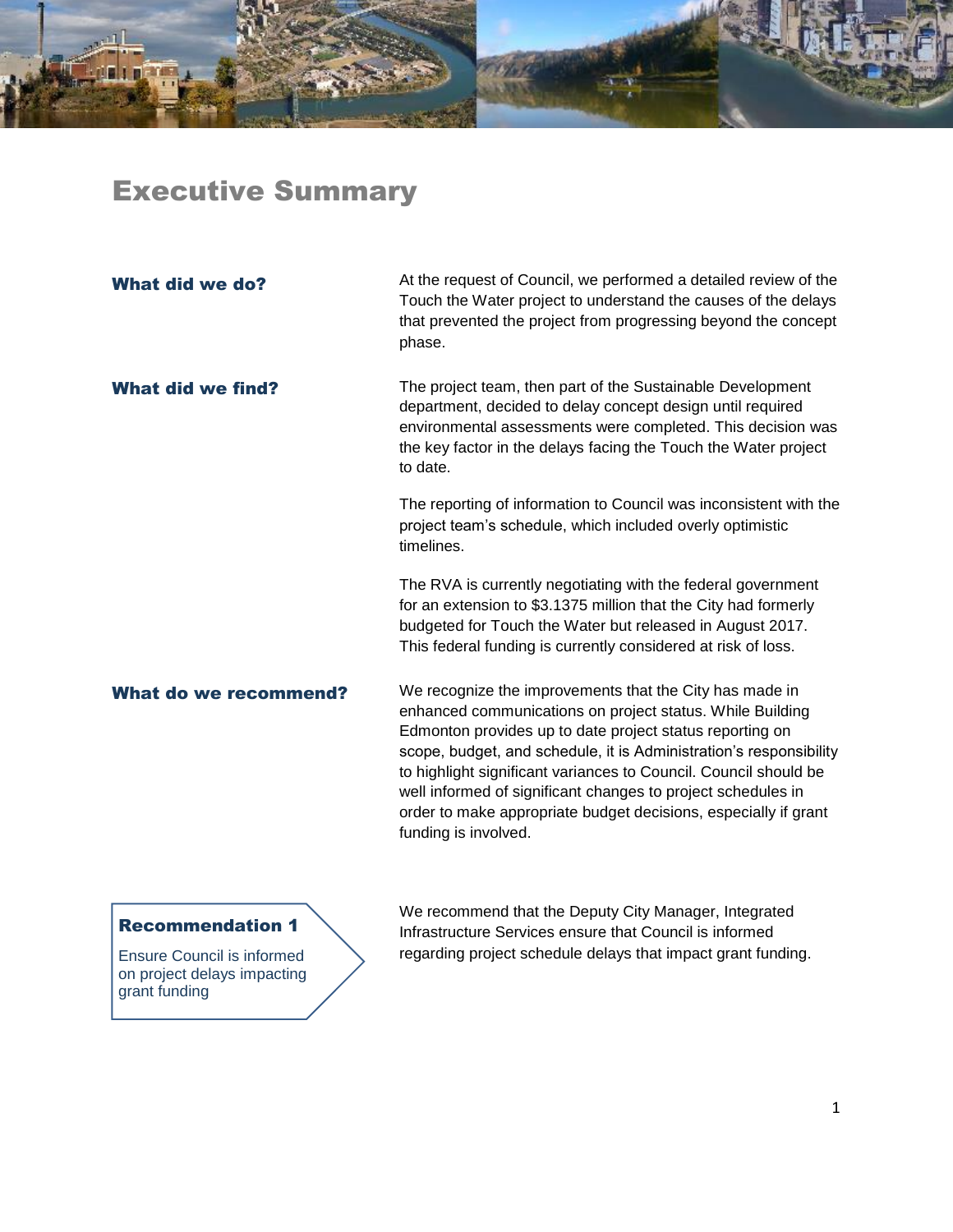## **Background**

**Introduction** Touch the Water is a City project to build a promenade on the banks of the North Saskatchewan River in Edmonton. Touch the Water was part of five River Valley Alliance (RVA) initiatives announced in 2012. Touch the Water was delayed beyond expected project timelines, placing grant funding at risk. The project is currently still in the concept phase, with concept design work proceeding.

**Project Governance** The governance structure for the Touch the Water project added complexity, as funding was provided as a grant from a partner organization – the RVA. The RVA is an organization of seven member municipalities focused on establishing and enhancing connectivity and access to river valley attractions and parks. Two City Councillors sit on the RVA Board of Directors.

> The City entered into an agreement with the RVA that allowed the City to contribute funds and obtain matching amounts from each of the provincial and federal governments. The RVA entered into separate funding agreements with the provincial and federal governments.

The agreement between the City and the RVA stated that the City was to manage the completion of the initiatives and specified a completion deadline as a condition of the funding. Extensions to the agreement and changes in scope of the initiatives had to be approved by the RVA.

Although this project included a complex governance structure and multiple levels of government funding, Touch the Water was still a project owned and managed by the City of Edmonton, with Administration accountable for project completion.

**RVA Initiative Funding** In 2012, the RVA announced \$72.9 million in grant funding for five initiatives within Edmonton's river valley. The RVA funding was split three ways, with the City, the Government of Alberta, and the Government of Canada each providing \$24.3 million. The City later approved \$3.1 million in additional funding, bringing the total budget to \$76.0 million as of August 2017. These initiatives were approved by Council based on strategic-level planning only and without technical studies.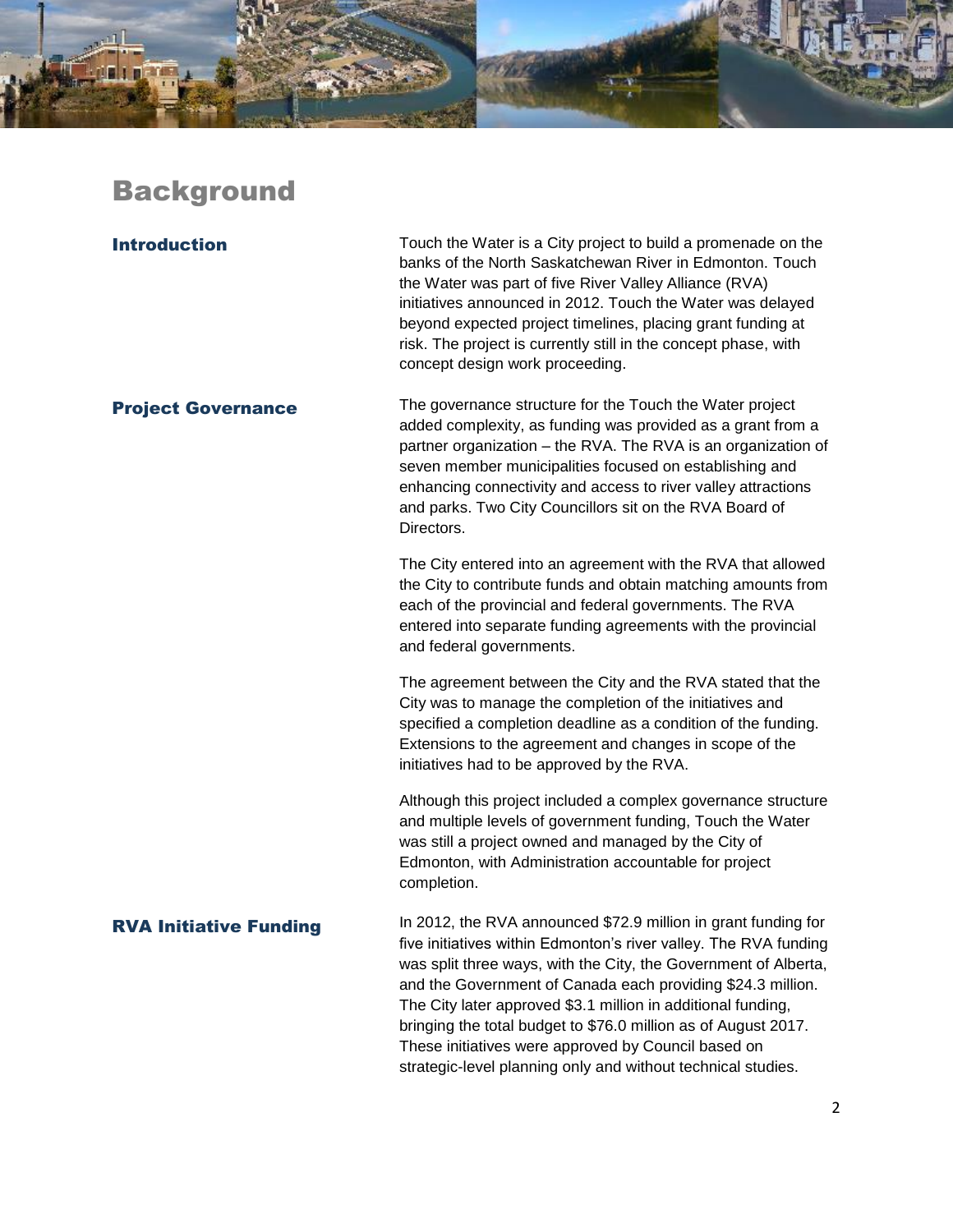The distribution of funding for these five initiatives is shown in the following table. Touch the Water was considered part of the initiative that included the Mechanized River Valley Access (MRVA).

| <b>Initiative</b>                                     | <b>Description</b>                                                      |       | <b>Budget</b><br>(millions) |
|-------------------------------------------------------|-------------------------------------------------------------------------|-------|-----------------------------|
| 1) Mechanized<br><b>River Valley</b><br><b>Access</b> | A funicular, staircase,<br>promenade, pedestrian<br>bridge and elevator |       | \$25.1                      |
| and<br><b>Touch the Water</b><br>Promenade            | Riverfront promenade<br>located near the new<br>Walterdale Bridge       |       | \$10.2                      |
| 2) Terwillegar<br><b>Park Footbridge</b>              | A new footbridge near<br><b>Terwillegar Park</b>                        |       | \$25.9                      |
| 3) East End Trails                                    | Approximately 16 km of<br>paved and gravel trails                       |       | \$8.8                       |
| 4) West End Trails                                    | Approximately 5 km of<br>paved and gravel trails                        |       | \$3.7                       |
| 5) Boat Docks and<br>Launches                         | Dock improvements at<br>seven locations                                 |       | \$2.3                       |
|                                                       |                                                                         | Total | \$76.0                      |

### Current RVA Initiative **Status**

One project team in the City's former Sustainable Development department was assigned to manage and deliver the five RVA initiatives. The Integrated Infrastructure Services department is now responsible for managing City capital projects.

To date, the City spent \$66.202 million of the \$76.0 million (or 87%) budgeted for RVA initiatives and reallocated \$3.523 million (or 5%) to other capital projects.

All of the RVA initiatives with the exception of Touch the Water and the boat docks and launches have now been substantially completed.

Funding for Touch the Water The Touch the Water project had an initial budget of \$10.2 million and incurred \$0.4 million in costs.

> In August 2017, Council voted to release the \$9.798 million in capital funding budgeted for Touch the Water, based on Administration's recommendation that the City would be unable to complete the project before the deadline in RVA's agreement with the City.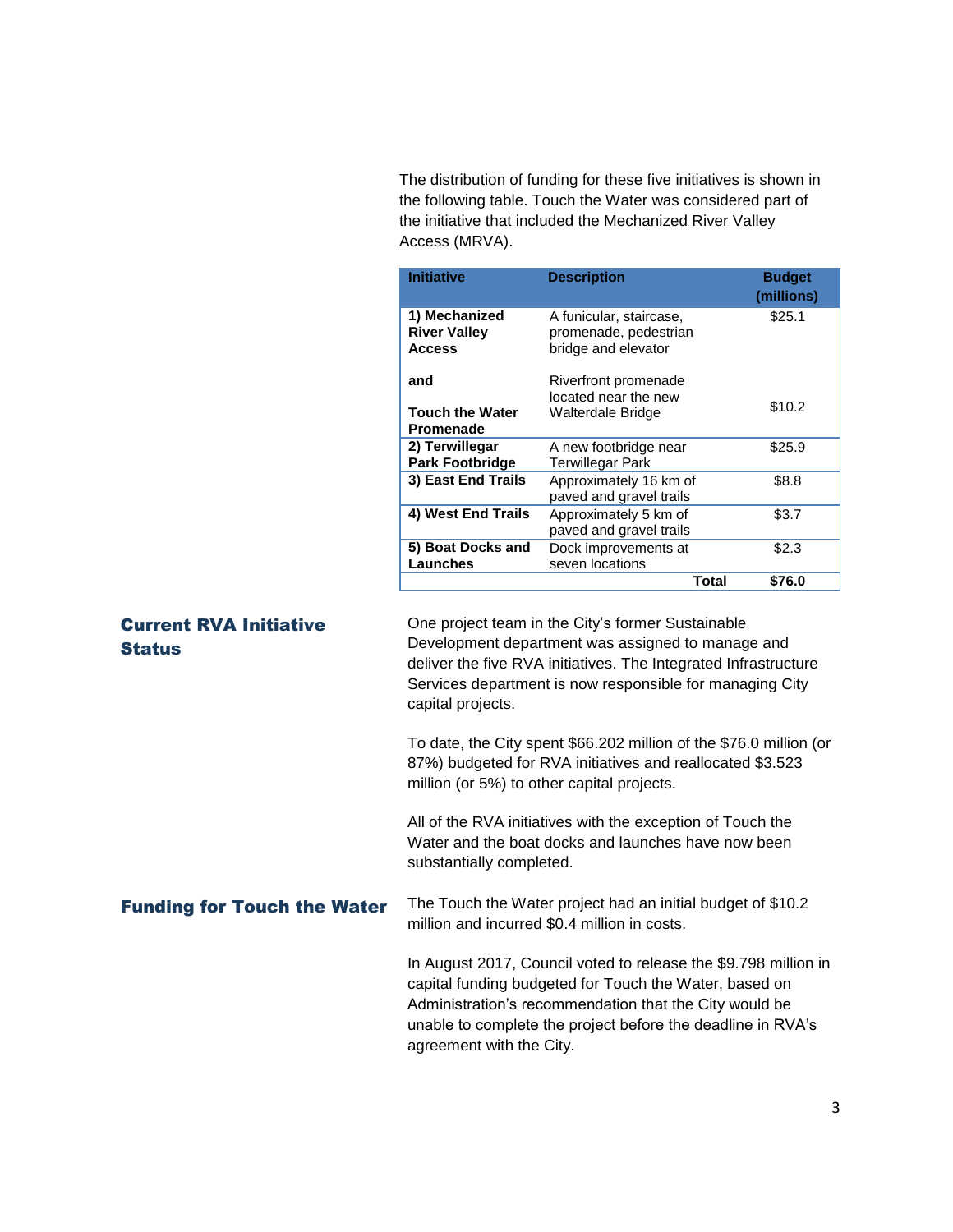



Of the funds released, \$3.523 million represented the City's funds to be reallocated to other City capital projects. The remaining \$6.275 million was split between federal and provincial contributions.

RVA negotiations with the federal government are ongoing to renew its funding agreement set to expire in March 2019. As no agreement has been reached to date, OCA considers the federal contribution of \$3.1375 million to be at risk for the City.

The RVA has extended its funding agreement with the provincial government until March 2025. RVA has yet to enter into a formal extension agreement with the City, although it has indicated that it intends to do so as per a memorandum sent to the City. Thus, OCA does not consider the provincial contribution of \$3.1375 million to be at risk of loss.

If the City is successful in obtaining extensions from the RVA for the federal and provincial funding, it is likely that these funds will be used for other City capital projects.

The federal funding of \$3.1375 million budgeted for Touch the Water is at risk, as the RVA is negotiating an extension with the federal government.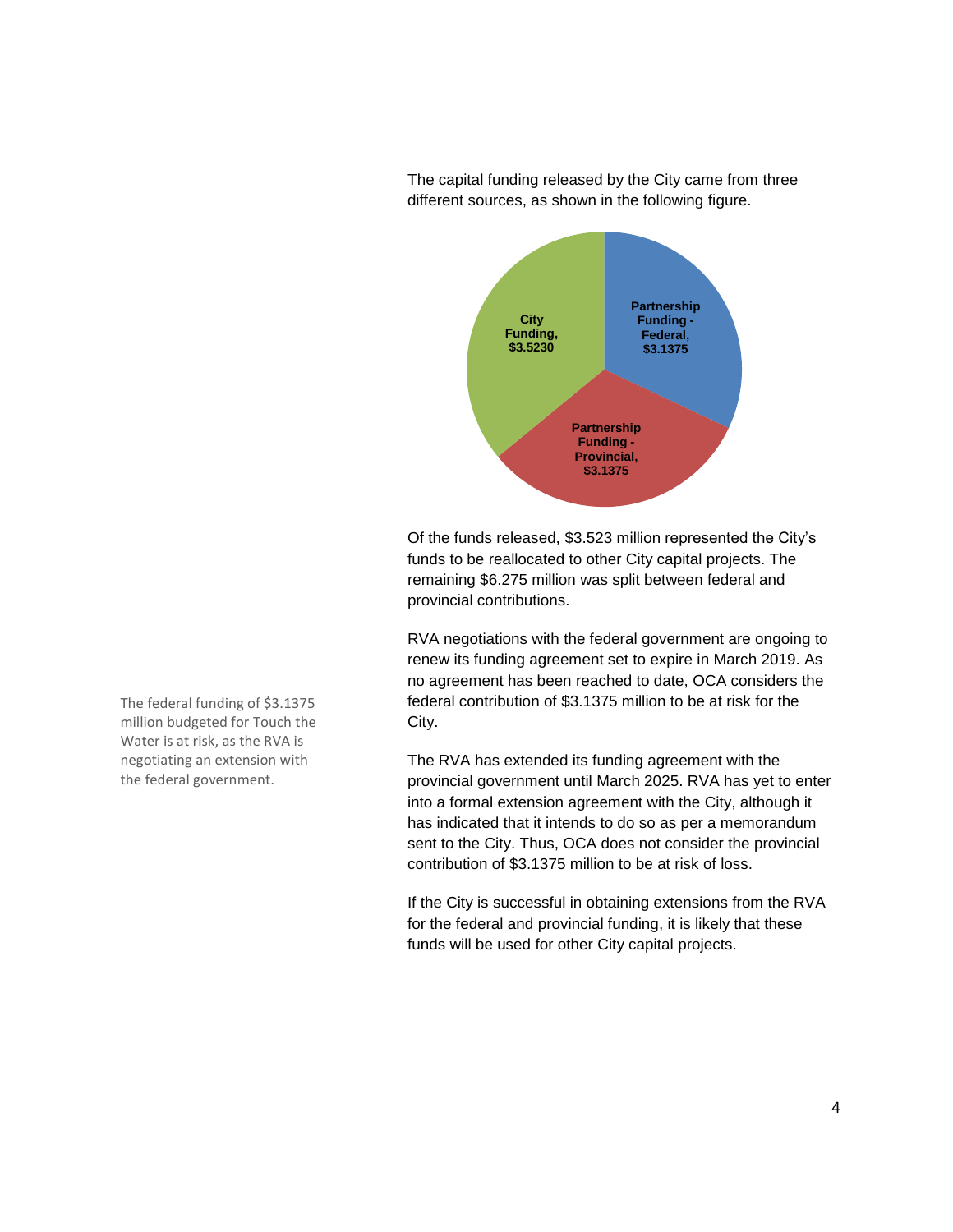## Touch the Water Timelines and Progress

| <b>Initial Timelines</b>                              | The initial timeline for Touch the Water showed a project<br>initiation of August 2012 with completion in December 2015.<br>This timeline was divided into three phases – concept, design,<br>and build. The concept phase was forecast to take 180<br>working days and end in April 2013. The design and build<br>phases were expected to take 200 and 502 working days,<br>respectively, ending in December 2015. |
|-------------------------------------------------------|---------------------------------------------------------------------------------------------------------------------------------------------------------------------------------------------------------------------------------------------------------------------------------------------------------------------------------------------------------------------------------------------------------------------|
| <b>Revised Timelines and</b><br><b>Progress</b>       | In December 2012, the project team revised the expected<br>project completion date to November 2016. In September<br>2015, the expected completion date was revised to December<br>2017. In March 2017, the completion date was further revised<br>to December 2018.                                                                                                                                                |
|                                                       | In August 2017, Council voted to release the \$9.798 million in<br>capital funding budgeted for Touch the Water.                                                                                                                                                                                                                                                                                                    |
| Touch the Water is currently in<br>the concept phase. | In December 2017, Council approved \$1.5 million in funding<br>for Touch the Water concept design, including environmental<br>and geotechnical work.                                                                                                                                                                                                                                                                |

The following chart illustrates at a high level the project delays and schedule revisions for Touch the Water.

|      | 2012 Initial Timeline - Target Completion Dec 2015 |      |                                                                |      |                                                                 |      |                       |
|------|----------------------------------------------------|------|----------------------------------------------------------------|------|-----------------------------------------------------------------|------|-----------------------|
|      |                                                    |      | (Revised Dec 2012 - Target Completion Nov 2016)   1st Revision |      |                                                                 |      |                       |
|      |                                                    |      |                                                                |      | (Revised Sept 2015 - Target Completion Dec 2017)   2nd Revision |      |                       |
|      |                                                    |      |                                                                |      | (Revised Mar 2017 - Target Completion Dec 2018) 3rd Revision    |      |                       |
|      |                                                    |      | (Aug 2017 Council releases funding)                            |      | \$9.798M                                                        |      |                       |
|      |                                                    |      |                                                                |      | (Dec 2017 Council approves \$1.5M for Touch the Water)          |      | <b>Concept Design</b> |
| 2012 | 2013                                               | 2014 | 2015                                                           | 2016 | 2017                                                            | 2018 | 2019                  |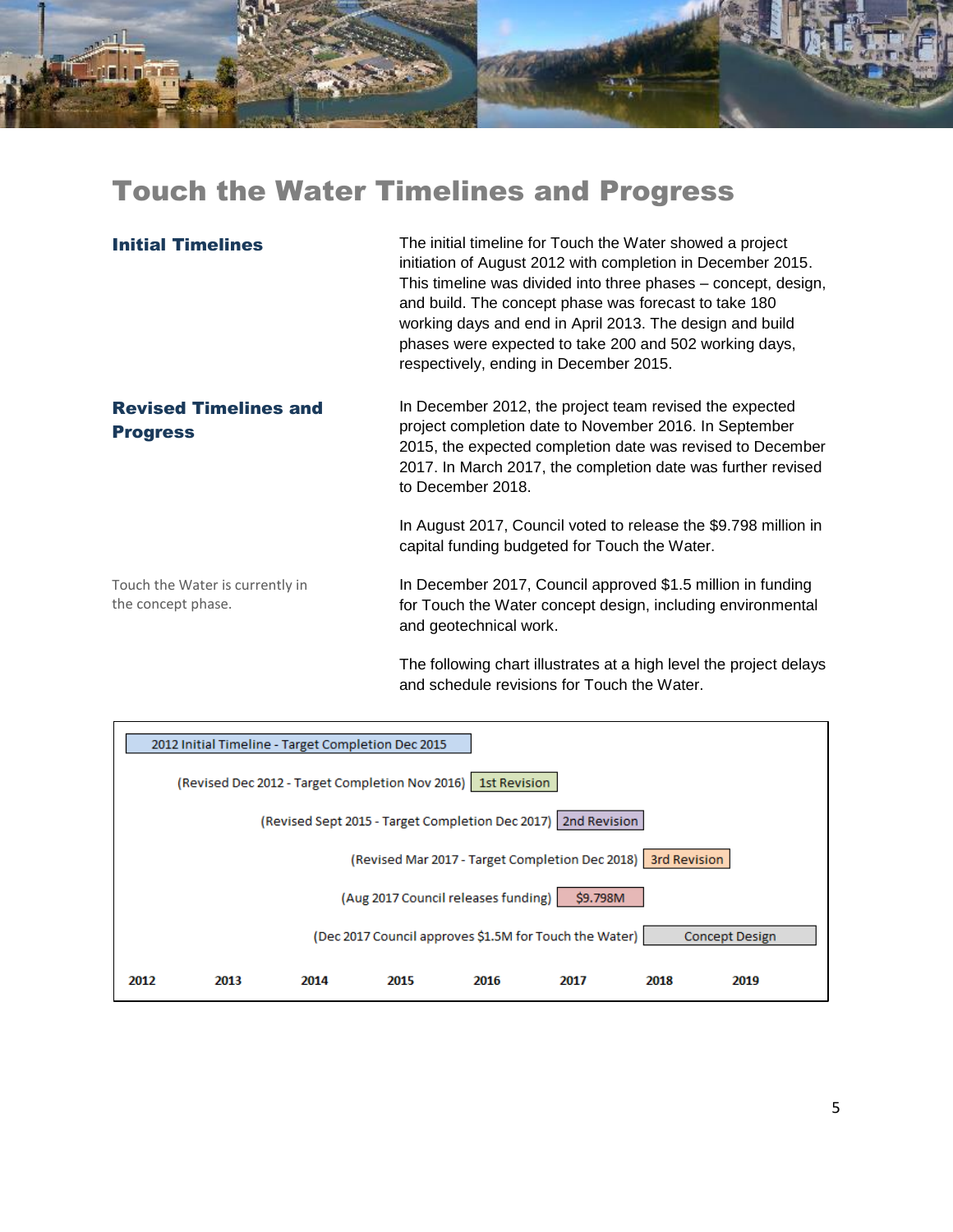## Project Planning

Overview At the request of Council, we performed a detailed review of the project planning to understand the causes of the delays that prevented Touch the Water from progressing beyond the concept phase.

> In discussions with the project team, the Touch the Water project timelines were considered overly optimistic. Prior to August 2017, Administration reporting to Council communicated project delays, with some detail around challenges facing Touch the Water, but did not indicate that funding would have to be released. Ultimately, the project faced delays due to the project team's decision to delay concept design because of environmental risks.

The Touch the Water site is located on EPCOR land in Rossdale, part of a former industrial power plant. The site has environmental contamination issues that must be addressed.

During planning, the project team had identified two environmental risks, for which they assigned the highest possible rating for potential impact on the project. The first risk was detailed design beginning in advance of environmental approval, since this could require re-design, schedule delays or cancellation of the project if approvals are not granted. The second risk was environmental approvals not being granted prior to construction, since this could delay the start of construction work.

Environmental contamination testing covering the whole EPCOR site was initiated in October 2012.

- The Phase I Environmental Site Assessment was completed in April 2013. A Phase I Environmental Site Assessment is a historical evaluation of a property to determine the likelihood of potential contamination which involves no physical testing.
- The Phase II Environmental Site Assessment was completed in February 2015. A Phase II Environmental Site Assessment evaluates the nature and extent of any contamination on a property through

**Assessments** 

**Environmental**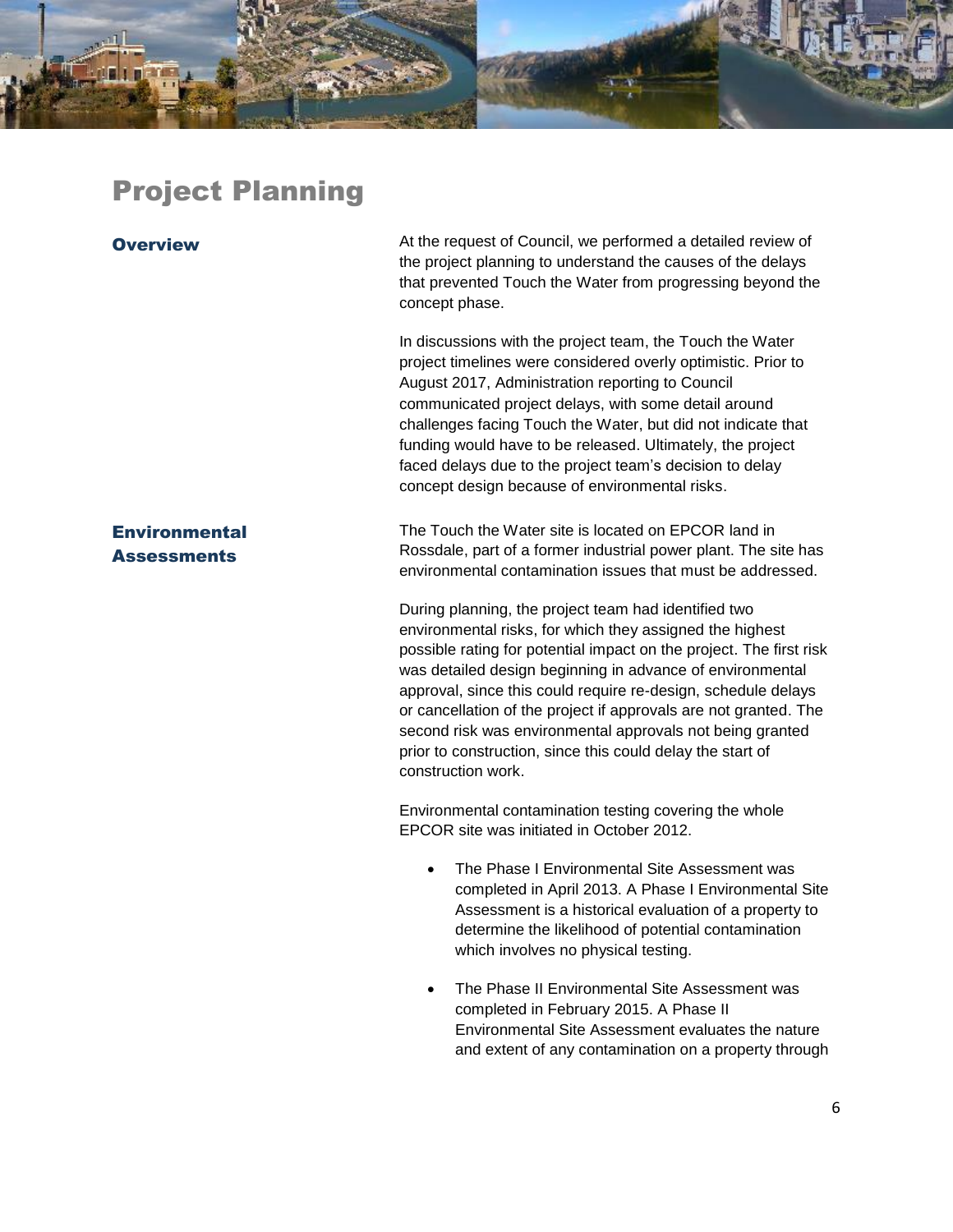testing and analysis of soil and groundwater.

• In September 2015 a consultant was engaged to work on a Tier II Risk Assessment and Risk Management Plan ("Risk Management Plan"). This plan describes the City's proposed approach to manage the environmental contamination on the Touch the Water site. The consultant completed the final report in February 2018. The City and the environmental consultant worked closely to meet the province's requirements, including a full year of testing data.

City environmental science staff have indicated that there are no defined criteria around expected timelines for environmental work of this kind. Based on their experience, the Touch the Water environmental work was consistent with timelines for a complex site.

Another concern the City's environmental staff have is the stability of the riverbank. The site's geotechnical issues and environmental contamination may pose challenges during design and construction.

Due to environmental concerns, the project team decided to wait for the results of the Risk Management Plan to address the site contamination before proceeding with concept design.

The City submitted the Risk Management Plan to the province for formal approval in April 2018. City environmental staff have advised that provincial review for similar projects can take 2.5 years or more.

As of June 2018, the City has initiated concept design work for Touch the Water, even though the Risk Management Plan has not yet been approved by the province. Their decision to proceed is based on the assumption that environmental risks can be managed during construction, which is supported by the plan. As previously mentioned, Council approved \$1.5 million in funding for Touch the Water concept design work in December 2017.

**MRVA Alignment** The Touch the Water and MRVA projects were related and considered a part of the same RVA initiative, with Touch the Water intended to be the landing point of the MRVA.

The projects were linked for planning and design

The Risk Management Plan was completed in February 2018 and submitted to the province in April 2018 for formal approval.

The project team decided to delay concept design to wait for the results of the Risk Management Plan.

Touch the Water concept design work was initiated in June 2018.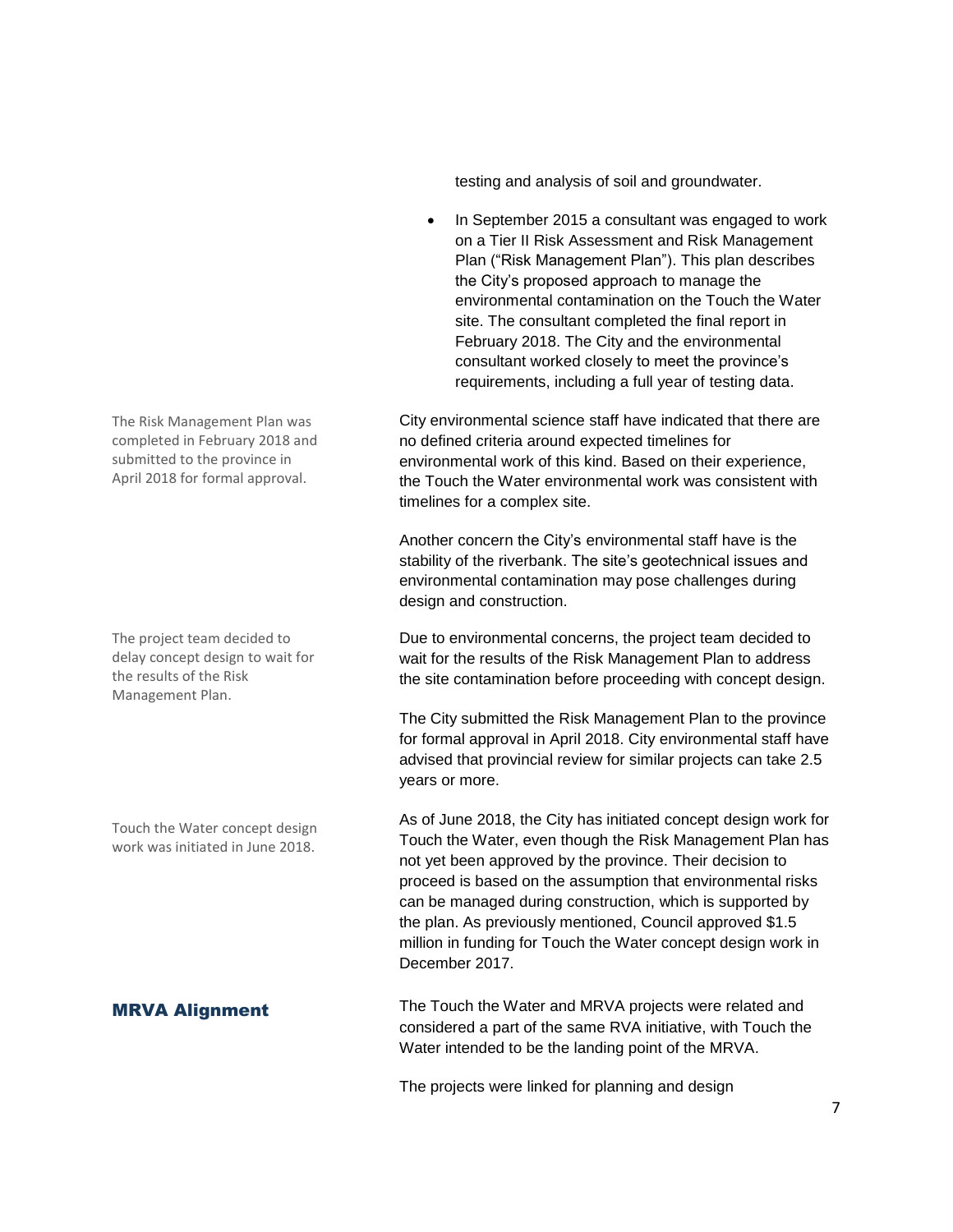considerations, with the MRVA considered the primary project and Touch the Water as the secondary project. As a linked project with one combined budget, funding for Touch the Water was dependent on funding used by the MRVA.

The following image from initial planning documents shows the MRVA going down 104 Street and terminating in Rossdale at Touch the Water. For reference, OCA has marked the final alignment of the MRVA in blue.



Executive Committee voted in April 2013 to discontinue work on the MRVA and its planned 104 Street alignment. In July 2014, Administration presented to Executive Committee multiple replacement options for the MRVA project, including expanding Touch the Water. Council approved a 100 Street alignment for the MRVA in June 2015 – more than two years after the 104 Street alignment was cancelled.

The change in alignment of the MRVA created uncertainty for the project team in proceeding with planning work for Touch the Water.

Touch the Water and the MRVA were initially planned to be linked projects.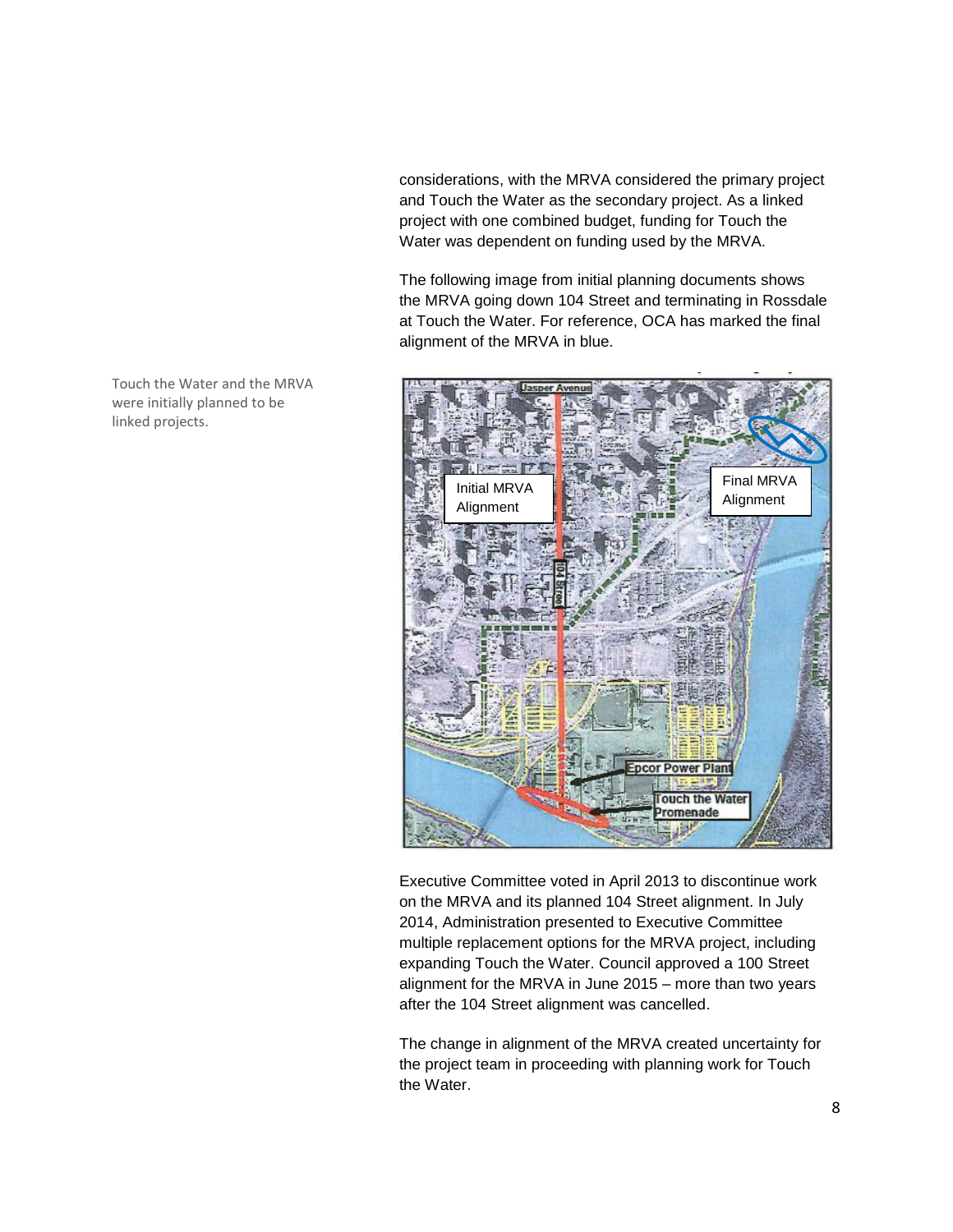### EPCOR Subdivision and Land Transfer

Based on a Master Agreement with the City, EPCOR controls the land that includes the Touch the Water site. Negotiations between EPCOR and the City about the subdivision and transfer of land to the City for Touch the Water are ongoing and documented as far back as 2012. No agreement has been reached yet.

EPCOR has stated the desire to complete the land transfer in a timely manner and also indicated that the subdivision of the land must be completed prior to the transfer to the City.

The subdivision and land transfer from EPCOR to the City were delayed due to the required completion and provincial approval of environmental assessments and a Risk Management Plan. The City's Environmental Site Assessment guide indicates that for a subdivision, the appropriate environmental assessments must be approved by the province and the City. This approval is necessary to complete a subdivision of the EPCOR land and is currently outstanding.

The extended negotiations between EPCOR and the City did not have any direct impact on the delays facing the Touch the Water project.

### Project Management **Practices**

The Touch the Water project charter was created in 2012. In 2013 the City released Directive and Procedure A1406A – Project Management for Construction Projects, as well as the Corporate Project Management Reference Guide.

The City has since undertaken multiple project management initiatives, including a new Project Development and Delivery Model, a Capital Project Governance Policy and a project management information technology system.

The project management practices above were not formalized at the inception of Touch the Water and the project team followed Sustainable Development departmental standards at the time. Our review indicates that following the new project management practices would not likely have had any significant impact on the delays facing Touch the Water.

The project team had performed risk identification and risk assessment work as required under the City's Corporate Project Management Reference Guide. In the project team's risk assessments for Touch the Water, they identified an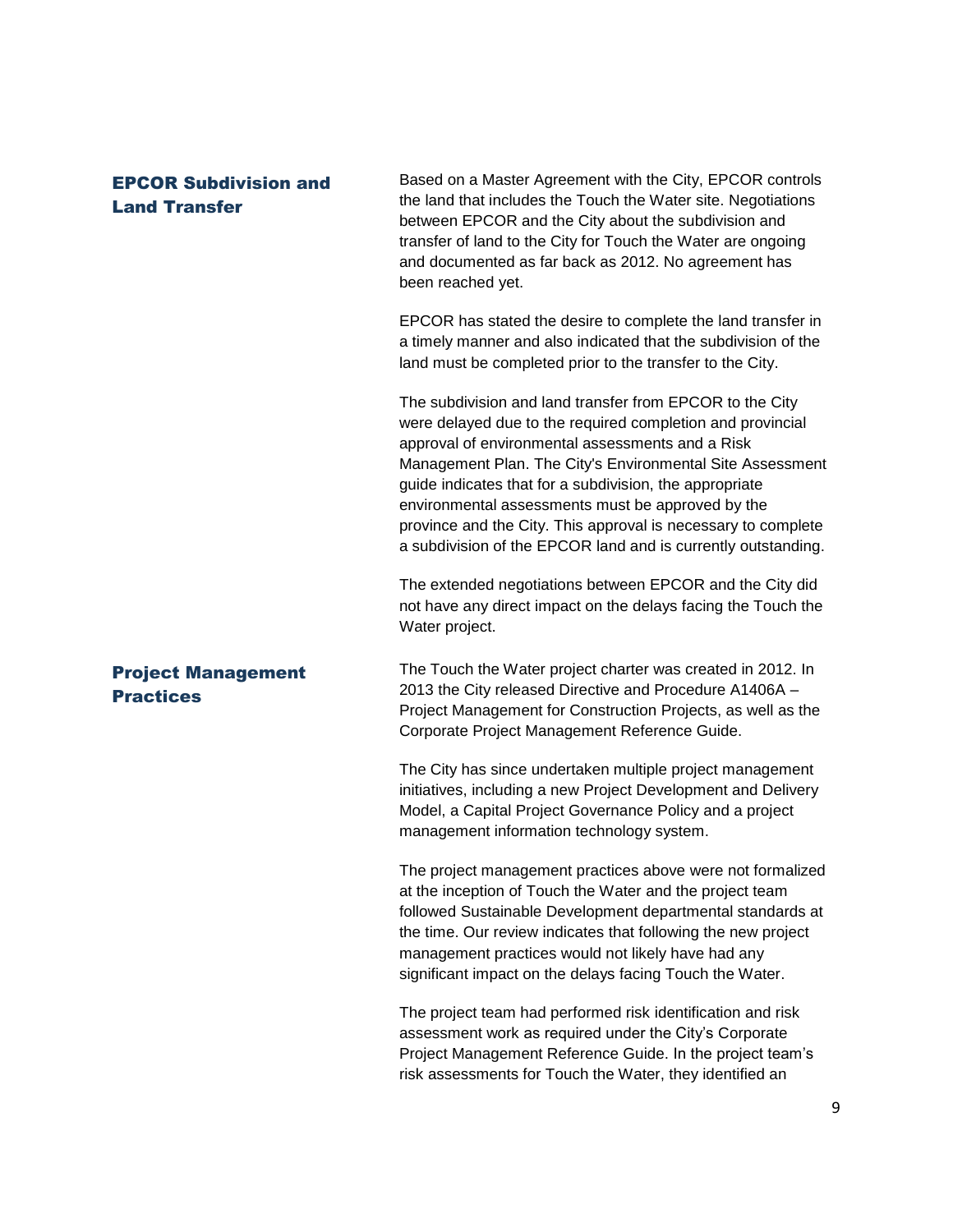The project team identified major risks to Touch the Water, including an unrealistic project schedule and environmental approvals.

unrealistic project schedule and environmental approvals as major risks which could impact the project.

The risk of an unrealistic schedule was first identified in 2014, along with the possibility of needing to ask for an extension from funding partners. This risk was accepted as the team attempted to move the project forward. Ultimately, the City was able to complete the majority of the RVA initiatives and use all grant funding with the exception of Touch the Water.

To address the environmental risks, the project team engaged external consultants to perform the required environmental assessments beginning in 2012, as previously discussed.

**Communications** The reporting of information to Council was inconsistent with the project team's schedule, which included overly optimistic timelines. The resulting extended timelines for the project led to project funding being extended and ultimately released.

> In December 2015 and again in August 2016, Council received a status update showing that the project would be completed by the end of 2017.

Our analysis shows that this was not possible given that the project team's schedule from January 2016 showed a tender closing date in November 2016. The project team estimated 502 working days of construction, which would take project completion well into 2018 or 2019.

Quarterly Capital Financial Updates reported delays in the Touch the Water project. The Q4 2016 Capital Financial Update presented to Council in March 2017 noted that the funding agreement would require an extension.

Although Administration reported on delays and challenges faced by Touch the Water in quarterly updates, they did not report that funding would have to be released until August 2017.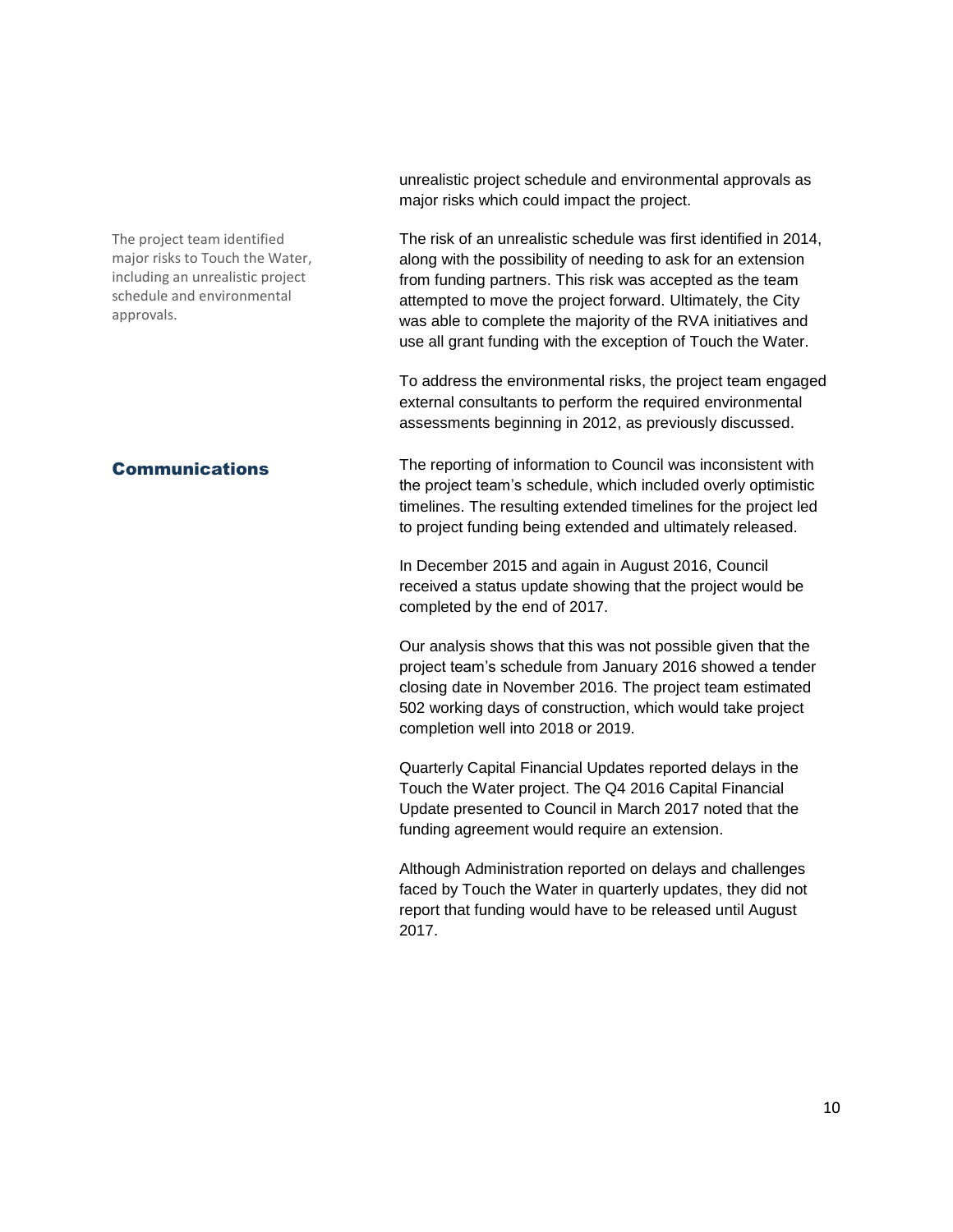

## New Reporting Processes

Beginning in 2017 the City began reporting on infrastructure projects with a web-based guide called Building Edmonton. Each project is shown on a map and coded green, yellow or red based on the status of its budget and schedule. The details for Touch the Water from Building Edmonton are shown below.

| Project Name:<br>Scope:                  | Touch the Water<br>[Green] - The Touch the Water Promenade will create a waterfront public space that connects the<br>existing river valley trail, Rossdale Generating Station/pump houses, and the new Walterdale<br>Bridge. The promenade is planned to create a series of spaces that can be used for public<br>gathering and individual enjoyment of the river and River Valley. |
|------------------------------------------|--------------------------------------------------------------------------------------------------------------------------------------------------------------------------------------------------------------------------------------------------------------------------------------------------------------------------------------------------------------------------------------|
| Asset Type:                              | Open Space                                                                                                                                                                                                                                                                                                                                                                           |
| <b>Project Update:</b>                   | The project is in the early stages of the concept phase. A prime consultant for concept design,<br>preliminary design and associated work will be retained by the end of November 2018. The first<br>round of public engagement will take place in the first quarter of 2019.                                                                                                        |
| Current Phase:                           | Concept and Development Design                                                                                                                                                                                                                                                                                                                                                       |
| Approved Budget (\$M): [Green] - \$1.50M |                                                                                                                                                                                                                                                                                                                                                                                      |
| <b>Project End Date:</b>                 | [Green] - Q4 2019                                                                                                                                                                                                                                                                                                                                                                    |
| Ward:                                    | Ward 8                                                                                                                                                                                                                                                                                                                                                                               |
| Contact:                                 | Jeannette Gasser                                                                                                                                                                                                                                                                                                                                                                     |
| Phone:                                   |                                                                                                                                                                                                                                                                                                                                                                                      |
| Email:                                   | jeannette.gasser@edmonton.ca                                                                                                                                                                                                                                                                                                                                                         |

Touch the Water is shown as being in a concept and development design phase with a budget of \$1.5 million. This planning work is expected to be completed in Q4 2019. The status is shown as green because the original timelines have been revised given a new capital profile for the project was created.

We recognize the improvements that the City has made in enhanced communications on project status. While Building Edmonton provides up to date project status reporting on scope, budget, and schedule, it is Administration's responsibility to highlight significant variances to Council. Council should be well informed of significant changes to project schedules in order to make appropriate budget decisions, especially if grant funding is involved.

We have made one recommendation to review current communication and reporting practices around project delays that impact grant funding.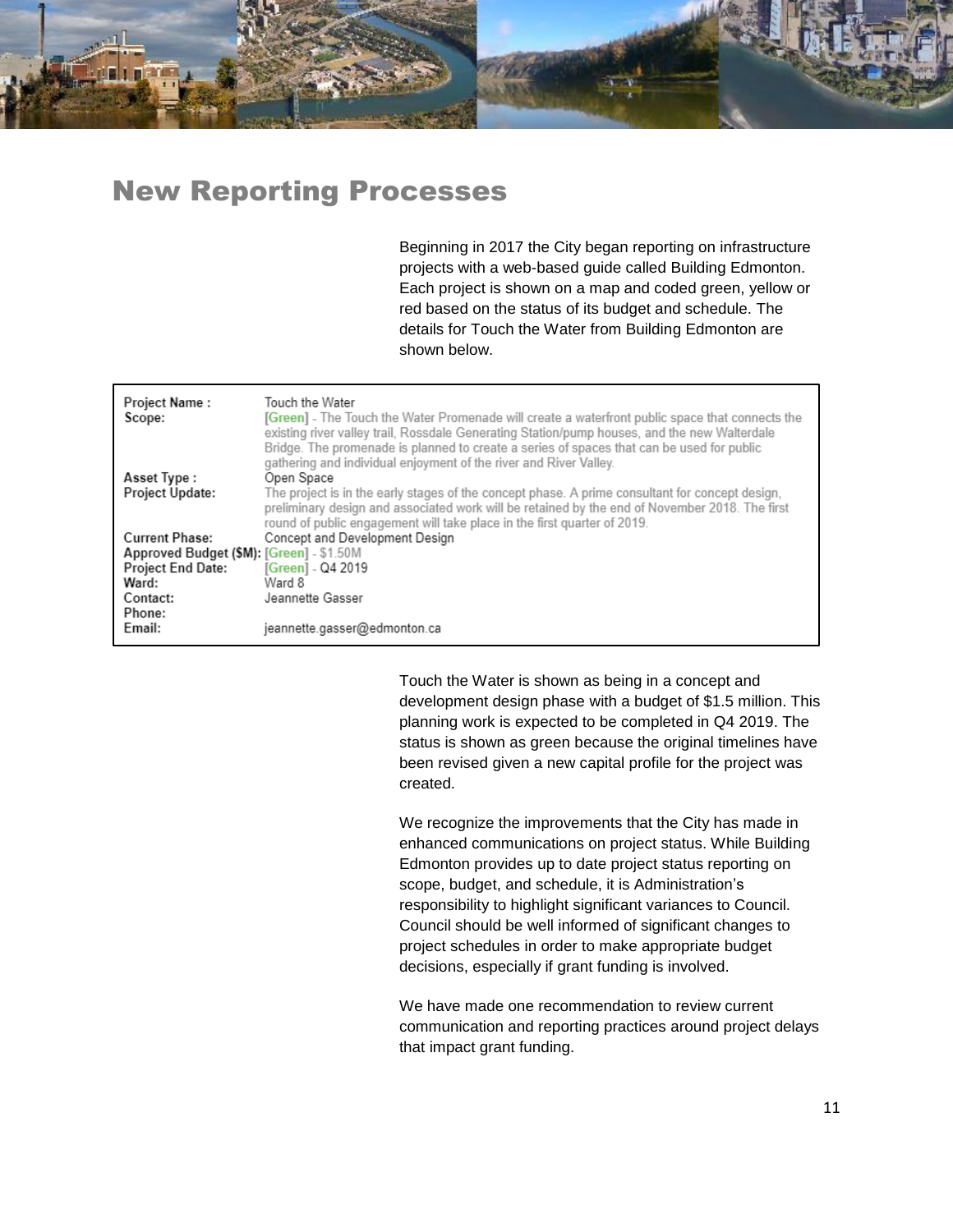

The project team's decision to delay concept design until required environmental assessments were completed was the key factor in the delays facing the Touch the Water project to date. The reporting of information to Council was inconsistent with the project team's schedule, which included overly optimistic timelines.

The RVA is currently negotiating with the federal government for an extension to \$3.1375 million that the City had formerly budgeted for Touch the Water but released in August 2017. This federal funding is currently considered at risk of loss.

We recommend that the Deputy City Manager, Integrated Infrastructure Services ensure that Council is informed regarding project schedule delays that impact grant funding.

### Recommendation 1

Ensure Council is informed on project delays impacting grant funding

**Accepted** by Management

Administration provides Council quarterly project updates through the online public Building Edmonton map and also through the Capital Financial Updates. In both of these reporting mechanisms Administration provides updates on the status of projects including potential schedule impacts. Administration also utilizes stand-alone Council reports to highlight scope, schedule or budget concerns for specific projects. Future updates and/or reports will include specific reference to grant funding, if applicable.



**Implementation:** June 30, 2019



**Responsible party:** Deputy City Manager of Integrated Infrastructure Services

We thank the staff involved with the Touch the Water project for their cooperation and openness during the audit.